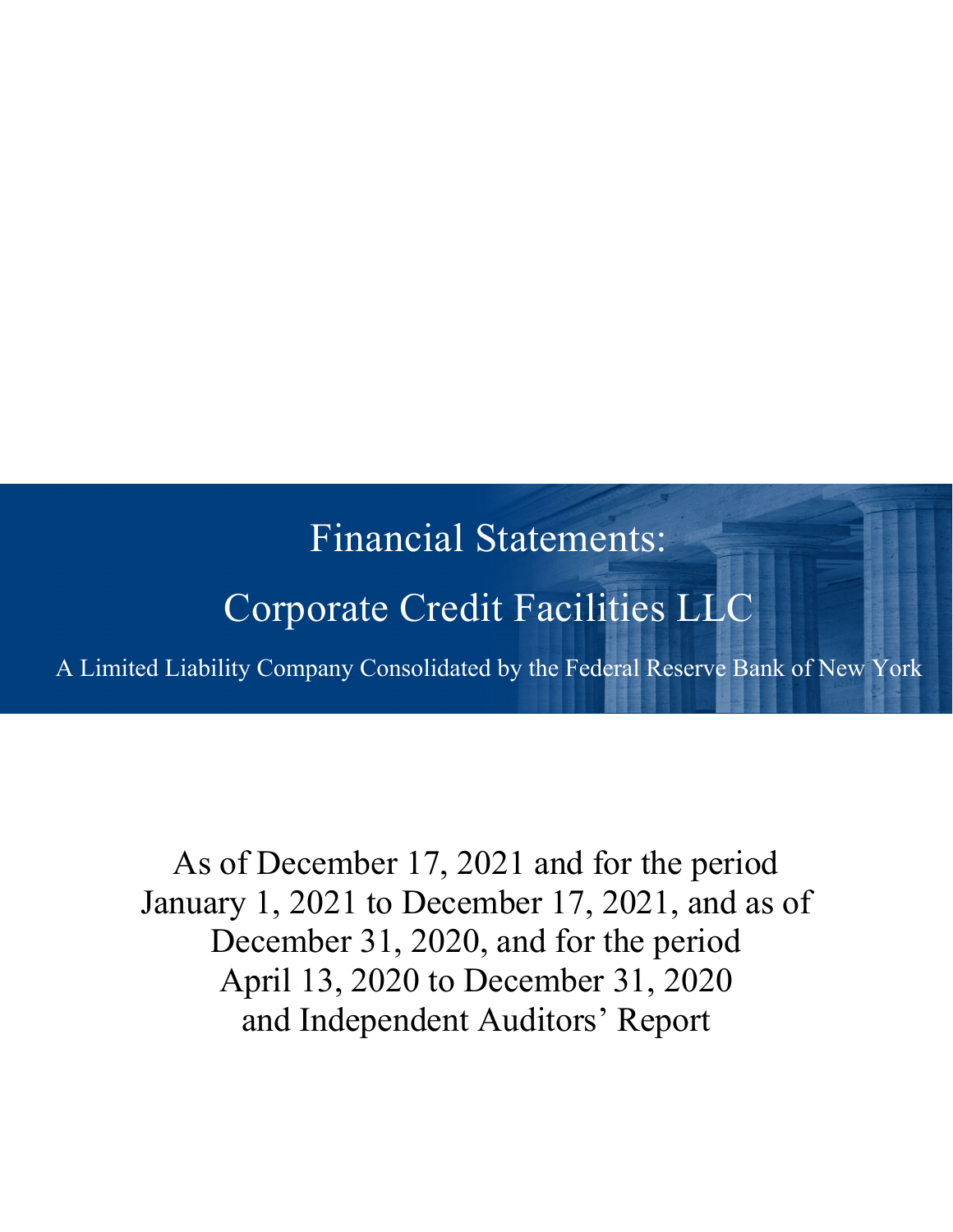## **Corporate Credit Facilities LLC**

## **Contents**

|                                                                                                                                                  | Page     |
|--------------------------------------------------------------------------------------------------------------------------------------------------|----------|
| Independent Auditors' Report                                                                                                                     | 1        |
| Abbreviations                                                                                                                                    | 2        |
| <b>Financial Statements:</b>                                                                                                                     |          |
| Statements of Financial Condition as of December 17, 2021<br>and December 31, 2020                                                               | 3        |
| Statements of Operations for the periods from January 1, 2021<br>to December 17, 2021 and April 13, 2020 to December 31, 2020                    | 4        |
| Statements of Changes in Members' Equity for the periods from<br>January 1, 2021 to December 17, 2021 and April 13, 2020 to<br>December 31, 2020 | 5        |
| Statements of Cash Flows for the periods from January 1, 2021 to<br>December 17, 2021 and April 13, 2020 to December 31, 2020                    | 6        |
| Notes to the Financial Statements                                                                                                                | $7 - 15$ |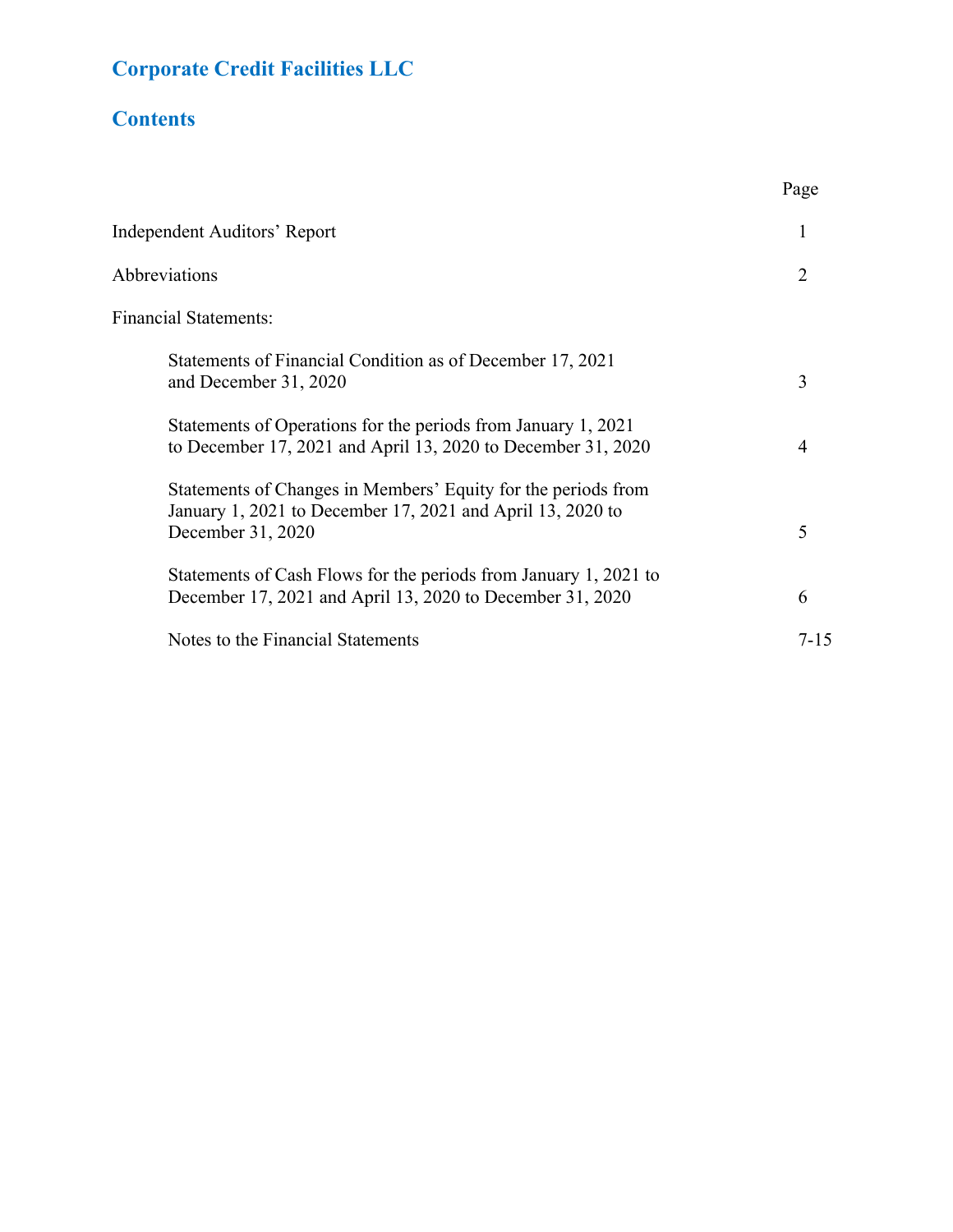

KPMG LLP 345 Park Avenue New York, NY 10154-0102

#### **Report of Independent Registered Public Accounting Firm**

To the Managing Member of Corporate Credit Facilities LLC:

#### *Opinion on the Financial Statements*

We have audited the accompanying statements of financial condition of Corporate Credit Facilities LLC (a Limited Liability Company consolidated by the Federal Reserve Bank of New York) (the "LLC") as of December 17, 2021 and December 31, 2020, the related statements of operations, changes in members' equity, and cash flows for the periods from January 1, 2021 to December 17, 2021 and April 13, 2020 to December 31, 2020, and the related notes (collectively, the financial statements). In our opinion, the financial statements present fairly, in all material respects, the financial position of the LLC as of December 17, 2021 and December 31, 2020, and the results of its operations for the periods from January 1, 2021 to December 17, 2021 and April 13, 2020 to December 31, 2020, in conformity with U.S. generally accepted accounting principles.

#### *Basis for Opinion*

These financial statements are the responsibility of the LLC's management. Our responsibility is to express an opinion on these financial statements based on our audits. We are a public accounting firm registered with the Public Company Accounting Oversight Board (United States) (PCAOB) and are required to be independent with respect to the LLC in accordance with the U.S. federal securities laws and the applicable rules and regulations of the Securities and Exchange Commission and the PCAOB.

We conducted our audits in accordance with the standards of the PCAOB. Those standards require that we plan and perform the audit to obtain reasonable assurance about whether the financial statements are free of material misstatement, whether due to error or fraud. Our audits included performing procedures to assess the risks of material misstatement of the financial statements, whether due to error or fraud, and performing procedures that respond to those risks. Such procedures included examining, on a test basis, evidence regarding the amounts and disclosures in the financial statements. Our audits also included evaluating the accounting principles used and significant estimates made by management, as well as evaluating the overall presentation of the financial statements. We believe that our audits provide a reasonable basis for our opinion.

KPMG LLP

We have served as the LLC's auditor since 2020.

New York, New York March 10, 2022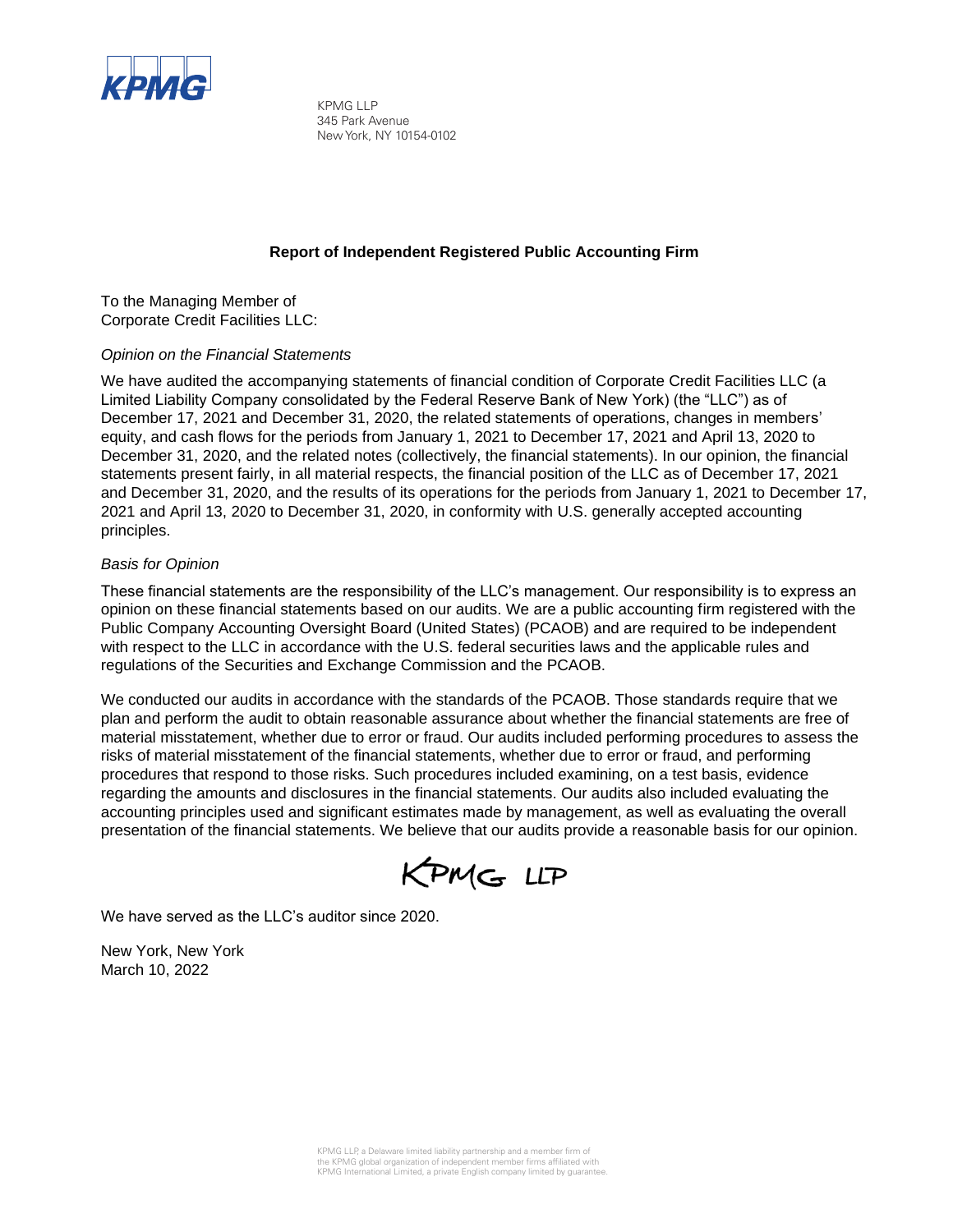## **Corporate Credit Facilities LLC**

## **Abbreviations**

| ASC          | <b>Accounting Standards Codification</b>                                 |
|--------------|--------------------------------------------------------------------------|
| CCF          | <b>Corporate Credit Facilities LLC</b>                                   |
| ETF          | <b>Exchange-traded fund</b>                                              |
| FASB         | <b>Financial Accounting Standards Board</b>                              |
| <b>FRBNY</b> | <b>Federal Reserve Bank of New York</b>                                  |
| <b>GAAP</b>  | Accounting principles generally accepted in the United States of America |
| LLC          | Limited liability company                                                |
| <b>PMCCF</b> | <b>Primary Market Corporate Credit Facility</b>                          |
| <b>SMCCF</b> | <b>Secondary Market Corporate Credit Facility</b>                        |
|              |                                                                          |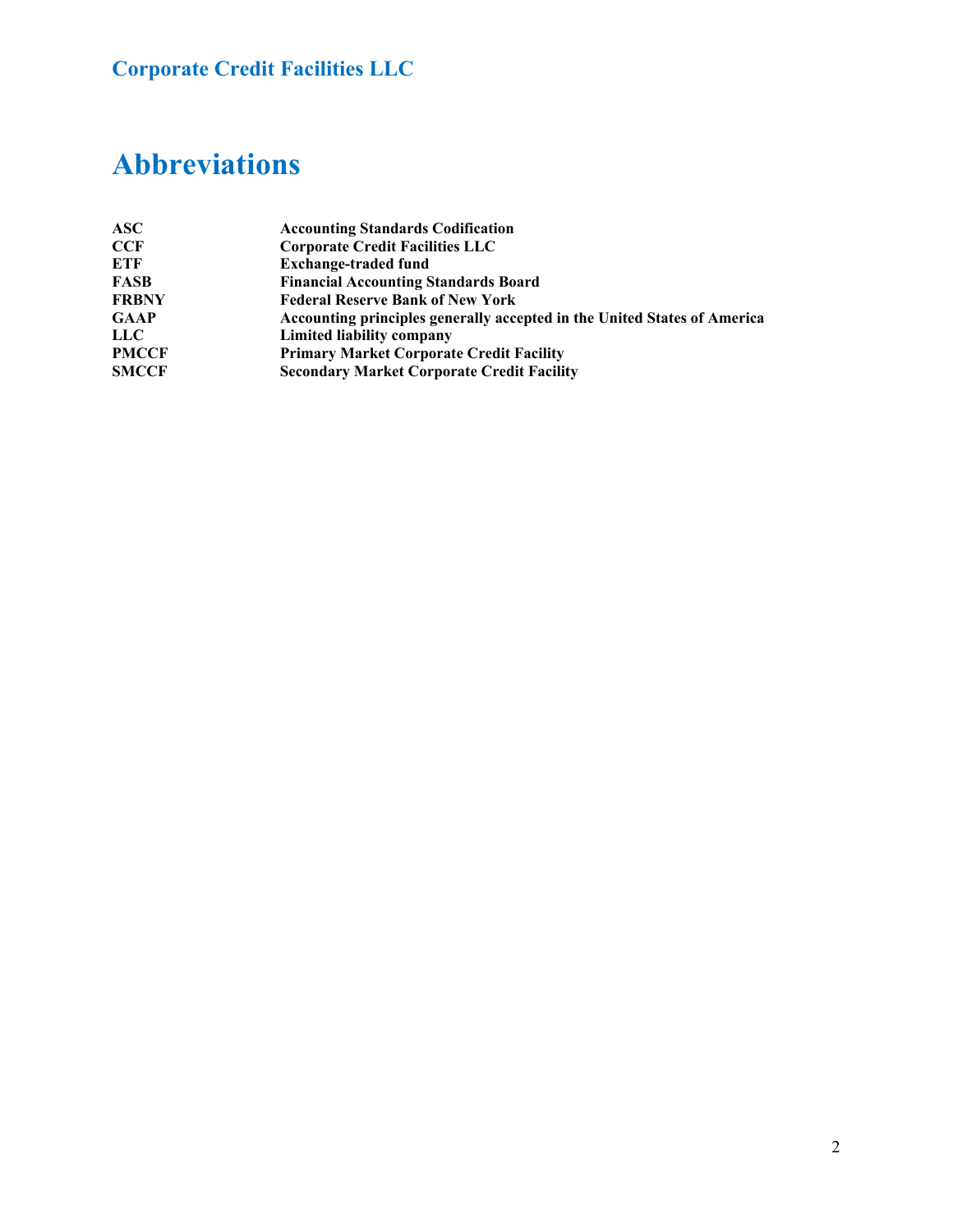## **Statements of Financial Condition**

As of December 17, 2021 and December 31, 2020 (Amounts in thousands)

|                                                                                                                                           |        |               | December 17, 2021 |    | December 31, 2020 |
|-------------------------------------------------------------------------------------------------------------------------------------------|--------|---------------|-------------------|----|-------------------|
| <b>ASSETS</b>                                                                                                                             |        |               |                   |    |                   |
| Cash and cash equivalents                                                                                                                 | Note 3 | <sup>\$</sup> |                   | S  | 237,880           |
| Restricted cash and cash equivalents                                                                                                      |        |               |                   |    |                   |
| Cash deposit                                                                                                                              |        |               |                   |    | 5,625,000         |
| Short-term investments in non-marketable securities                                                                                       | Note 3 |               |                   |    | 31,890,070        |
| Short-term investments, at fair value (amortized cost of \$0 and \$49,995<br>as of December 17, 2021 and December 31, 2020, respectively) | Note 3 |               |                   |    | 49,995            |
| Exchange-traded funds, at fair value (original cost of \$0 and \$8,434,795)                                                               |        |               |                   |    |                   |
| as of December 17, 2021 and December 31, 2020, respectively)                                                                              | Note 3 |               |                   |    | 8,776,258         |
| Corporate bonds                                                                                                                           | Note 3 |               |                   |    | 5,539,643         |
| Interest receivable                                                                                                                       |        |               |                   |    | 40,327            |
| Other assets                                                                                                                              |        |               |                   |    | 567               |
| Total assets                                                                                                                              |        | \$            |                   | \$ | 52,159,740        |
|                                                                                                                                           |        |               |                   |    |                   |
| <b>LIABILITIES AND MEMBERS' EQUITY</b>                                                                                                    |        |               |                   |    |                   |
| Liabilities:                                                                                                                              |        |               |                   |    |                   |
| Loans payable to FRBNY                                                                                                                    | Note 5 | <sup>\$</sup> |                   | S  | 14, 137, 686      |
| Interest payable                                                                                                                          | Note 5 |               |                   |    | 6,951             |
| Other liabilities                                                                                                                         |        |               |                   |    | 1,905             |
| <b>Total liabilities</b>                                                                                                                  |        |               |                   |    | 14,146,542        |
| Members' equity                                                                                                                           | Note 6 |               |                   |    | 38,013,198        |
|                                                                                                                                           |        |               |                   |    |                   |
| Total liabilities and members' equity                                                                                                     |        | \$            |                   | \$ | 52,159,740        |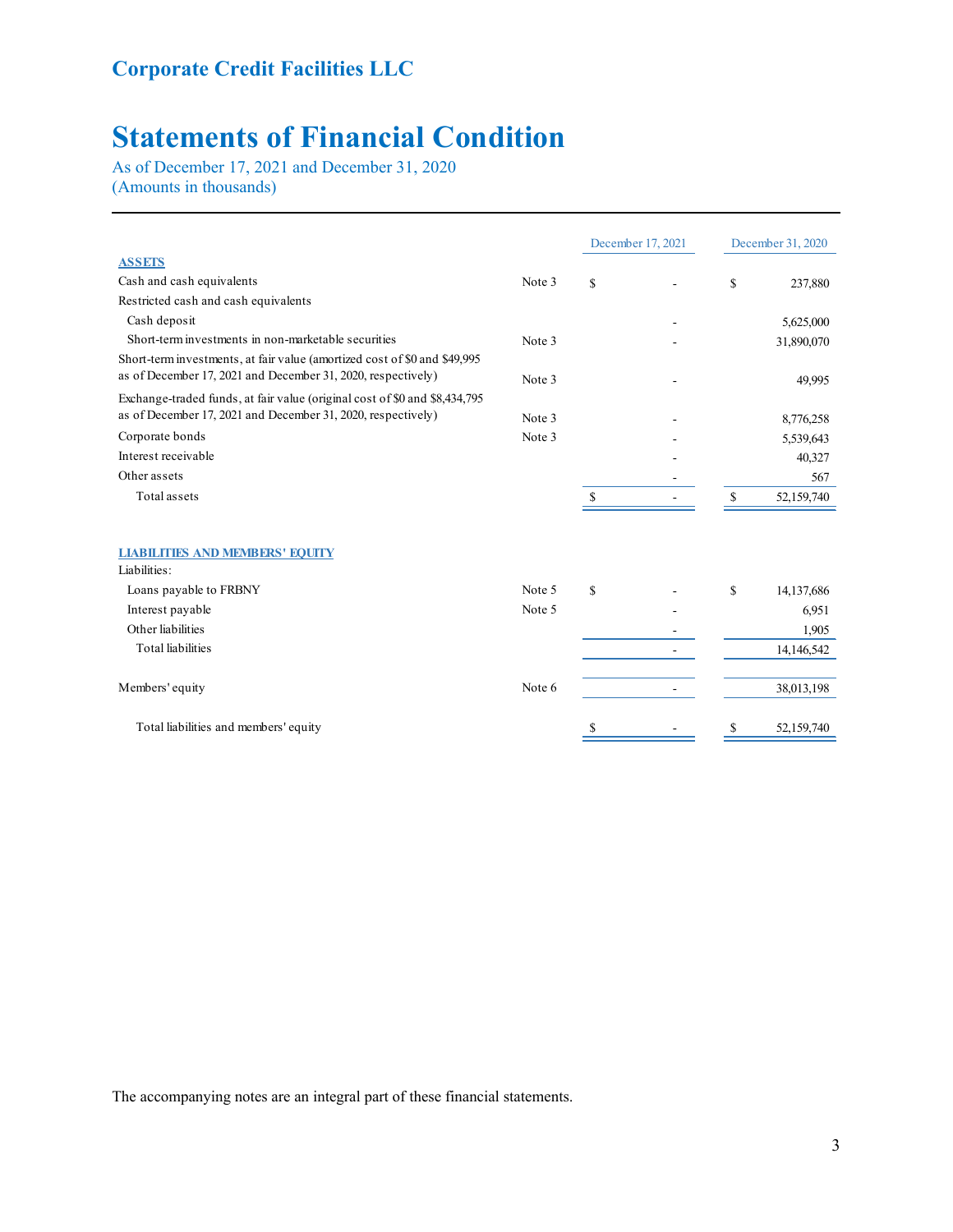### **Corporate Credit Facilities LLC**

## **Statements of Operations**

For the periods January 1, 2021 to December 17, 2021 and April 13, 2020 to December 31, 2020 (Amounts in thousands)

| <b>INCOME</b>                                 |        |    | For the period<br>January 1, 2021 to<br>December 17, 2021 | For the period<br>April 13, 2020 to<br>December 31, 2020 |         |  |
|-----------------------------------------------|--------|----|-----------------------------------------------------------|----------------------------------------------------------|---------|--|
| Interest income                               | Note 4 | S  | 37,313                                                    | \$                                                       | 39,158  |  |
| Dividend income                               |        |    | 93,167                                                    |                                                          | 147,306 |  |
| Realized gains on ETFs, net                   |        |    | 216,358                                                   |                                                          |         |  |
| Realized gains on corporate bonds, net        |        |    | 24,164                                                    |                                                          | 797     |  |
| Realized gains on short-term investments, net |        |    | 2                                                         |                                                          |         |  |
| Unrealized (losses) gains on investments, net | Note 3 |    | (341, 464)                                                |                                                          | 341,464 |  |
| Total operating income                        |        |    | 29,540                                                    |                                                          | 528,725 |  |
| <b>EXPENSES</b>                               |        |    |                                                           |                                                          |         |  |
| Loans interest expense                        | Note 5 |    | 9,559                                                     |                                                          | 7,010   |  |
| Professional fees                             |        |    | 1,511                                                     |                                                          | 8,517   |  |
| Total operating expense                       |        |    | 11,070                                                    |                                                          | 15,527  |  |
| Net operating income                          | Note 6 | \$ | 18,470                                                    | \$                                                       | 513,198 |  |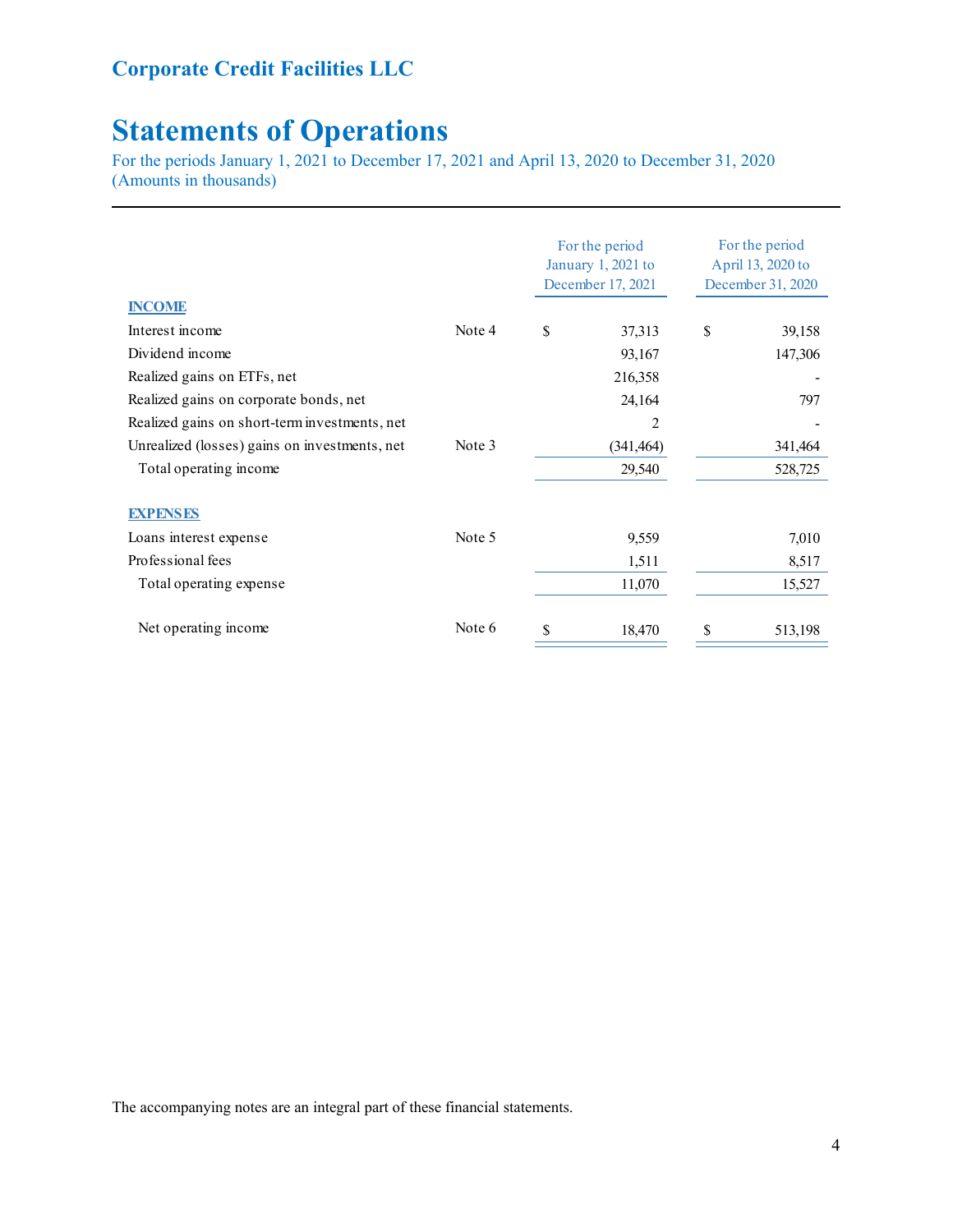## **Statements of Changes in Members' Equity**

For the periods January 1, 2021 to December 17, 2021 and April 13, 2020 to December 31, 2020 (Amounts in thousands)

|                                    |        |   | Members'<br>contributed<br>equity |    | Undistributed net<br>operating income | Total members'<br>equity |              |  |
|------------------------------------|--------|---|-----------------------------------|----|---------------------------------------|--------------------------|--------------|--|
| Members' equity, April 13, 2020    |        | J |                                   | S  |                                       | S                        |              |  |
| Members' contributions             | Note 6 |   | 37,500,000                        |    |                                       |                          | 37,500,000   |  |
| Undistributed net operating income | Note 6 |   |                                   |    | 513,198                               |                          | 513,198      |  |
| Member's equity, December 31, 2020 |        |   | 37,500,000                        | \$ | 513,198                               | S                        | 38,013,198   |  |
| Members' (distributions)           | Note 6 |   | (37,500,000)                      |    |                                       |                          | (37,500,000) |  |
| Undistributed net operating income | Note 6 |   |                                   |    | 18,470                                |                          | 18,470       |  |
| (Distributed net operating income) | Note 6 |   |                                   |    | (531,668)                             |                          | (531,668)    |  |
| Members' equity, December 17, 2021 |        |   |                                   |    |                                       |                          |              |  |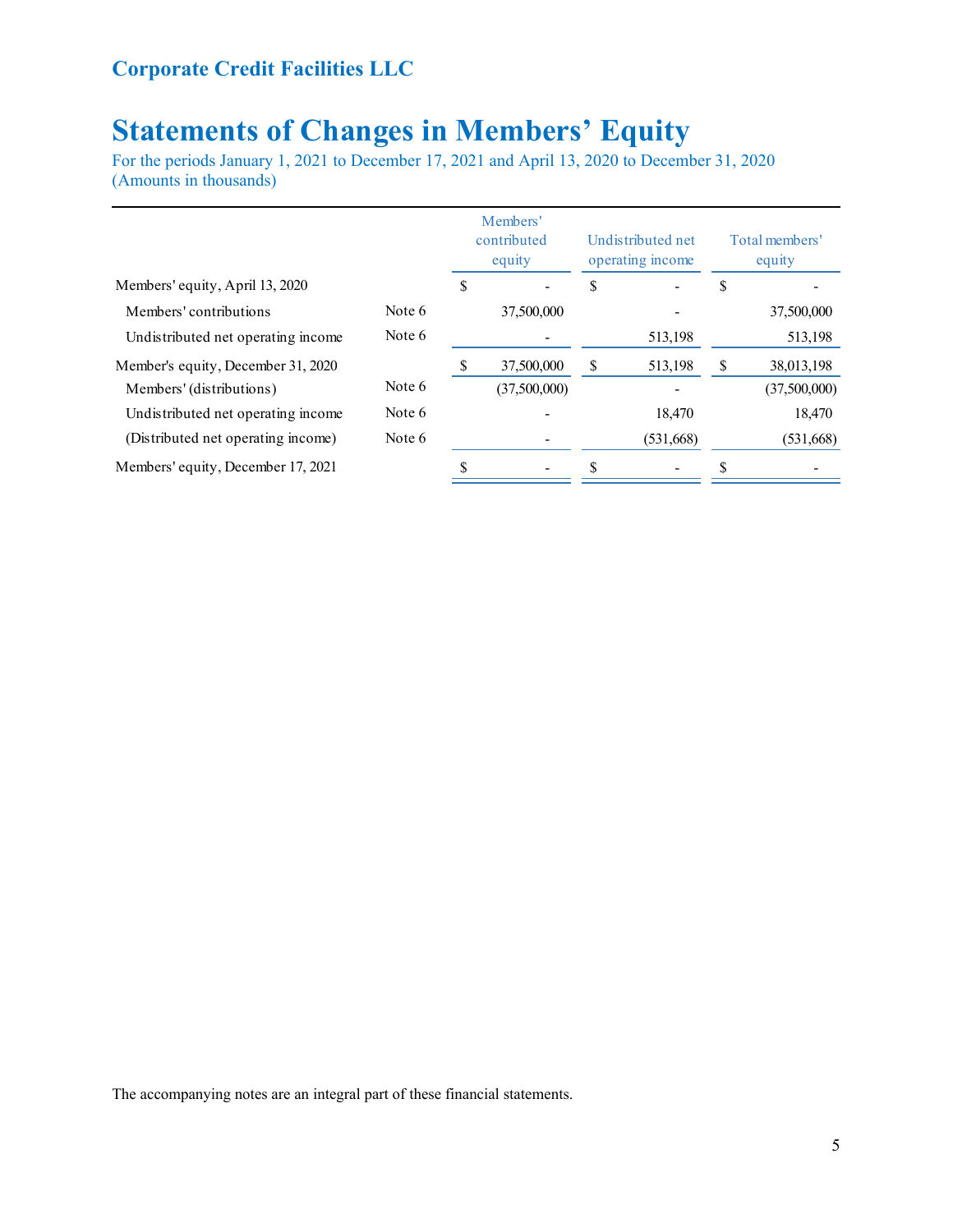## **Statements of Cash Flows**

For the periods January 1, 2021 to December 17, 2021 and April 13, 2020 to December 31, 2020 (Amounts in thousands)

|                                                                                                         |        | For the period<br>January 1, 2021 to<br>December 17, 2021 |               | For the period<br>April 13, 2020 to<br>December 31, 2020 |
|---------------------------------------------------------------------------------------------------------|--------|-----------------------------------------------------------|---------------|----------------------------------------------------------|
| <b>CASH FLOWS FROM OPERATING ACTIVITIES</b>                                                             |        |                                                           |               |                                                          |
| Net operating income                                                                                    | Note 6 | \$<br>18,470                                              | \$            | 513,198                                                  |
| Adjustment to reconcile net operating income to net cash provided by (used in)<br>operating activities: |        |                                                           |               |                                                          |
| Amortization of discounts and premiums on investments                                                   |        | 61.668                                                    |               | 42,704                                                   |
| Realized gains on ETFs, net                                                                             |        | (216, 358)                                                |               |                                                          |
| Realized gains on corporate bonds, net                                                                  |        | (24, 164)                                                 |               | (797)                                                    |
| Realized gains on short-term investments, net                                                           |        | (2)                                                       |               |                                                          |
| Unrealized losses (gains) on ETFs, net                                                                  | Note 3 | 341,463                                                   |               | (341, 463)                                               |
| Decrease (increase) in interest receivable                                                              |        | 40,327                                                    |               | (40,327)                                                 |
| Decrease (increase) in other assets                                                                     |        | 567                                                       |               | (567)                                                    |
| (Decrease) increase in interest payable                                                                 |        | (6,951)                                                   |               | 6,951                                                    |
| (Decrease) increase in other liabilities                                                                |        | (1,905)                                                   |               | 1,905                                                    |
| Cash provided by operating activities                                                                   |        | 213,115                                                   |               | 181,604                                                  |
| <b>CASH FLOWS FROM INVESTING ACTIVITIES</b>                                                             |        |                                                           |               |                                                          |
| Payments for purchases of short-term investments                                                        |        | (507, 413)                                                |               | (49,991)                                                 |
| Proceeds from sales of short-term investments                                                           |        | 154,996                                                   |               |                                                          |
| Proceeds from maturities of short-term investments                                                      |        | 402,500                                                   |               |                                                          |
| Payments for purchases of ETFs                                                                          | Note 3 |                                                           |               | (8, 434, 795)                                            |
| Proceeds from sales of ETFs                                                                             | Note 3 | 8,651,153                                                 |               |                                                          |
| Payments for purchases of corporate bonds                                                               | Note 3 |                                                           |               | (5,791,674)                                              |
| Proceeds from sales of corporate bonds                                                                  | Note 3 | 4,766,912                                                 |               |                                                          |
| Proceeds from principal paydowns on corporate bonds                                                     | Note 3 | 496,641                                                   |               | 197,120                                                  |
| Proceeds from maturities of corporate bonds                                                             | Note 3 | 238,500                                                   |               | 13,000                                                   |
| Cash provided by (used in) investing activities                                                         |        | 14,203,289                                                |               | (14,066,340)                                             |
| <b>CASH FLOWS FROM FINANCING ACTIVITIES</b>                                                             |        |                                                           |               |                                                          |
| Proceeds from contributed capital                                                                       | Note 6 |                                                           |               | 37,500,000                                               |
| Repayment of contributed capital                                                                        | Note 6 | (37,500,000)                                              |               |                                                          |
| Proceeds from loans payable to FRBNY                                                                    | Note 5 |                                                           |               | 14,268,747                                               |
| Repayment of loans payable to FRBNY                                                                     | Note 5 | (14, 137, 686)                                            |               | (131,061)                                                |
| Distributions to members                                                                                | Note 6 | (531, 668)                                                |               |                                                          |
| Cash (used in) provided by financing activities                                                         |        | (52, 169, 354)                                            |               | 51,637,686                                               |
| Net change in cash and cash equivalents, restricted cash and cash equivalents                           |        | (37, 752, 950)                                            |               | 37,752,950                                               |
| Beginning cash and cash equivalents, and restricted cash and cash equivalents                           |        | 37,752,950                                                |               |                                                          |
| Ending cash and cash equivalents, and restricted cash and cash equivalents                              |        | \$                                                        | $\frac{1}{2}$ | 37,752,950                                               |
|                                                                                                         |        |                                                           |               |                                                          |
| <b>SUPPLEMENTAL CASH FLOW DISCLOSURE</b>                                                                |        |                                                           |               |                                                          |
| Cash paid for interest                                                                                  |        | \$<br>16,510                                              | \$            | 59                                                       |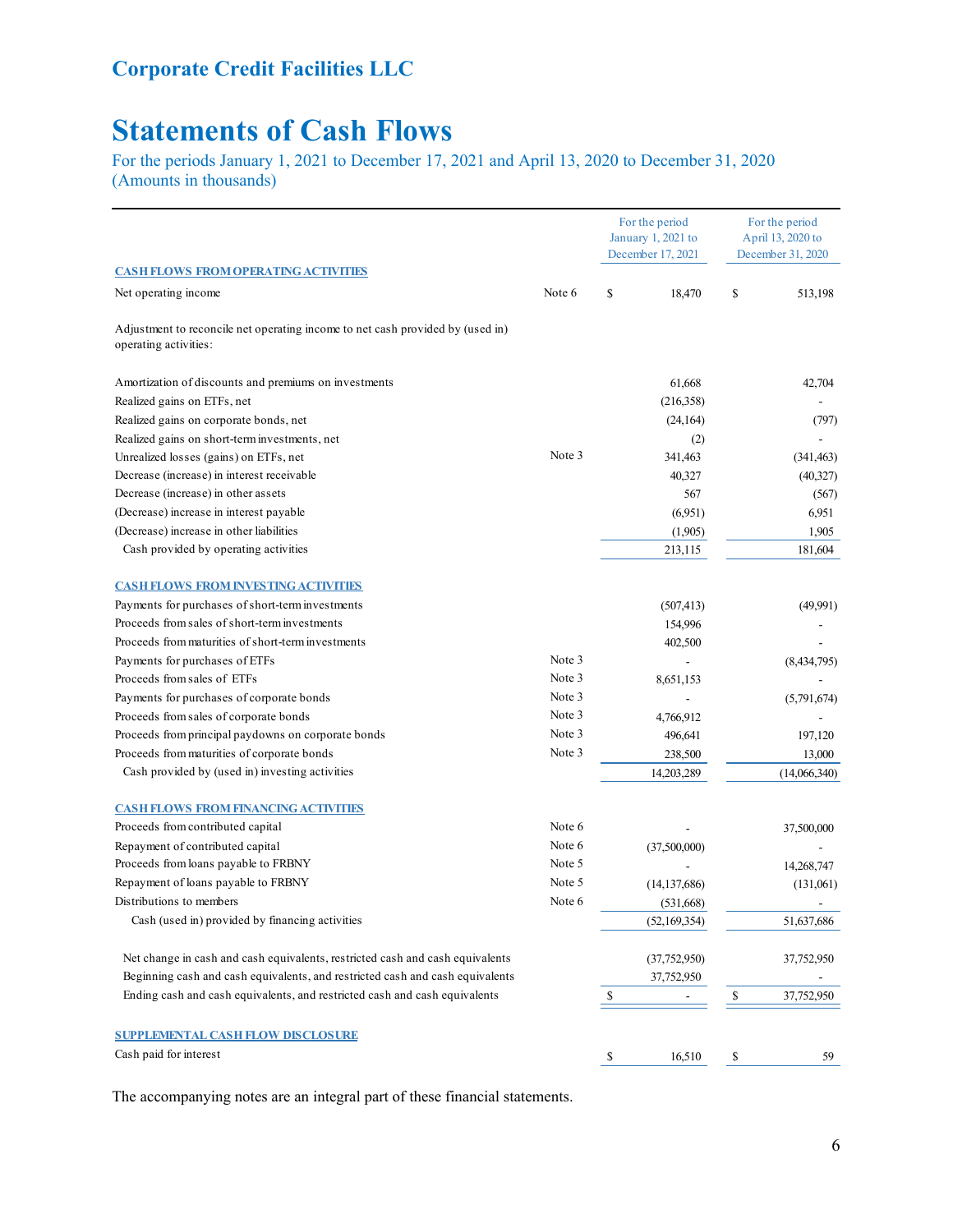#### **(1) ORGANIZATION, NATURE OF BUSINESS, AND FINANCING**

In accordance with section 13(3) of the Federal Reserve Act and with prior approval from the Secretary of the Treasury, the Board of Governors of the Federal Reserve System ("Board of Governors") authorized the Federal Reserve Bank of New York ("FRBNY") to establish the Primary Market Corporate Credit Facility ("PMCCF") and the Secondary Market Corporate Credit Facility ("SMCCF") to support credit to large employers. The PMCCF was established to provide a funding backstop to eligible issuers of corporate debt to enable them to be better able to maintain business operations and capacity during the period of funding dislocation related to the COVID-19 pandemic. The SMCCF provided market liquidity for corporate debt by purchasing eligible broad market index corporate bonds of eligible issuers and U.S.-listed exchange-traded funds ("ETFs") in the secondary market. The authorization to purchase eligible assets through the PMCCF and the SMCCF expired on December 31, 2020.

Corporate Credit Facilities LLC ("CCF") was a Delaware limited liability company ("LLC") formed in connection with the implementation of the PMCCF and the SMCCF on April 13, 2020. CCF had two members: FRBNY, which was CCF's managing member, and the U.S Department of the Treasury ("Treasury"), which was the preferred equity member. The managing member had the exclusive rights to manage CCF. The preferred equity member contributed capital to CCF using funds from the Exchange Stabilization Fund under section 4027 of the Coronavirus Aid, Relief, and Economic Security Act.

FRBNY also served as the lender to CCF. FRBNY extended \$14.3 billion in loans to CCF, to enable CCF to purchase corporate bonds and ETFs under the SMCCF during the period May 12, 2020, to December 31, 2020. FRBNY did not extend any loans to CCF to fund purchases under the PMCCF because no purchases were made by the PMCCF during the same period. The loans made by FRBNY were with full recourse to CCF and secured by all assets of CCF. CCF recorded a liability in the Statements of Financial Condition when FRBNY funded the loans. Interest on the loans was paid upon prepayment of the loans.

CCF purchased eligible broad market index corporate bonds and ETFs under the SMCCF. The SMCCF purchased ETFs whose investment objective was to provide broad exposure to the market for U.S. corporate bonds. The preponderance of ETF holdings were ETFs whose primary investment objective was exposure to U.S. investment-grade corporate bonds, and the remainder were ETFs whose primary investment objective was exposure to U.S. high-yield corporate bonds. The SMCCF purchased corporate bonds to create a corporate bond portfolio that tracked the composition of the broad, diversified universe of secondary market bonds that met the criteria specified in the term sheet for eligible broad market index bonds. Eligible broad market index bonds were bonds that, at the time of purchase, (i) were issued by an issuer that is created or organized in the United States or under the laws of the United States; (ii) were issued by an issuer that meets the rating requirements for eligible individual corporate bonds; (iii) were issued by an issuer that is not an insured depository institution, depository institution holding company, or subsidiary of a depository institution holding company, as such terms are defined in the Dodd-Frank Act; and (iv) had a remaining maturity of 5 years or less.

All available cash receipts of CCF were used to pay its obligations as described in Note 6. Distributions of residual proceeds to the members occurred after all CCF loans were repaid in full. Net residual income distributed to the members is reported as "(Distributed net operating income)" in the Statements of Changes in Members' Equity.

CCF invested cash receipts in short-term assets in the following categories: Treasury and agency securities, government money market funds, and dollar‐denominated overnight deposits.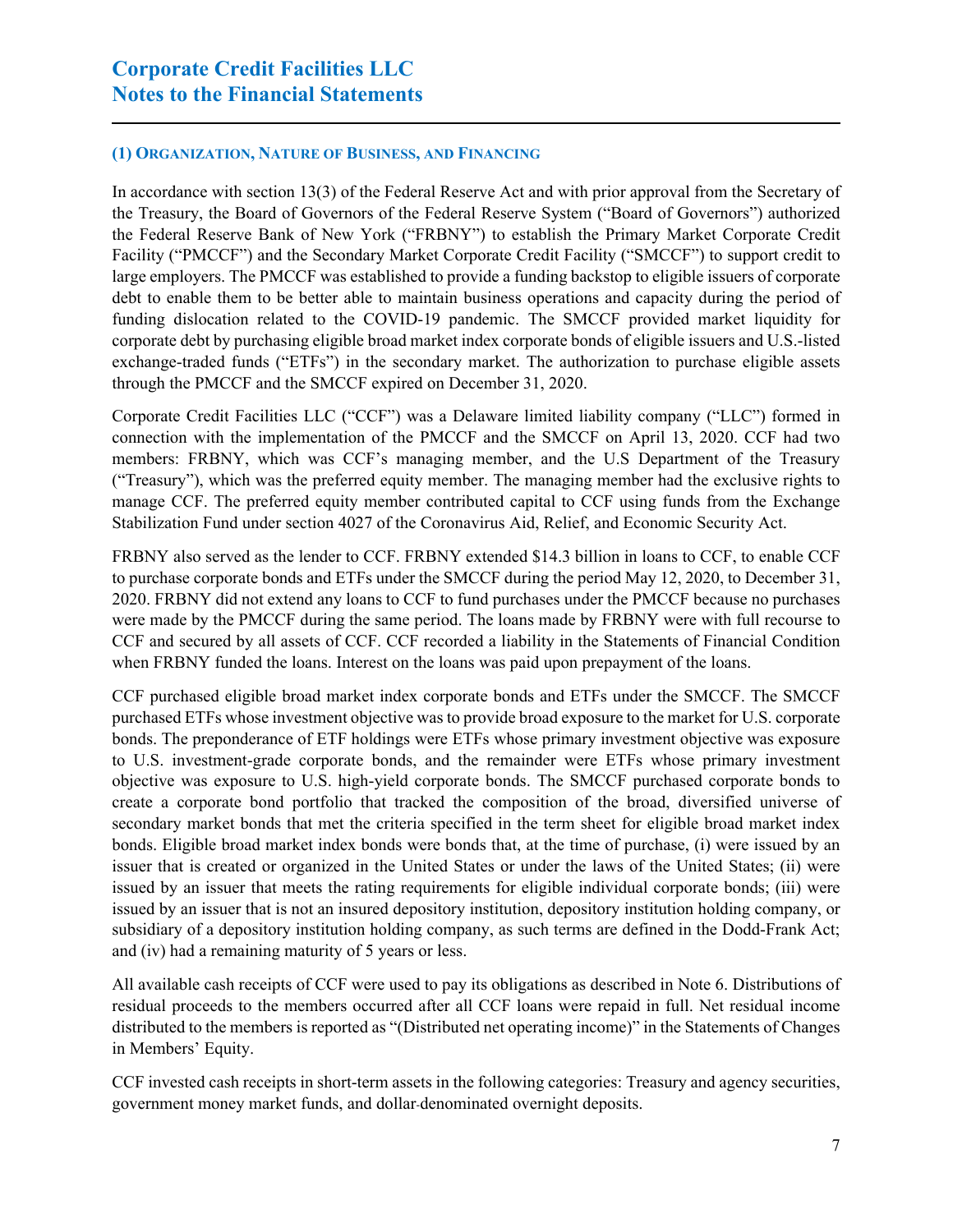Various service providers for transaction execution, investment management, legal, compliance, accounting, and custodial services were engaged to provide services for CCF. On March 1, 2021, Payden & Rygel ("Payden") replaced BlackRock Financial Management, Inc. ("BlackRock") as cash investment manager for CCF. BlackRock continued to provide ETF and corporate bond related investment management services for the SMCCF. The BlackRock contract for the PMCCF was terminated effective February 5, 2021, as there were no assets acquired by the PMCCF that would have required management. The BlackRock SMCCF contract and Payden contract were terminated effective as of October 15, 2021 and November 29, 2021, respectively, as there were no remaining investments in CCF requiring management. State Street Bank and Trust Company provided administrative and custodial services for CCF until contract termination effective as of December 16, 2021. CCF did not have any employees and therefore did not bear any employee-related costs.

Plans to begin unwinding the CCF portfolio were announced in June 2021. As a result, corporate bonds held by the CCF under the SMCCF were reclassified as trading securities and were recorded at fair value as of June 30, 2021. The SMCCF disposed of its ETFs and corporate bonds between June and August 2021 and sales were completed by August 31, 2021. When all debt obligations of CCF under the credit agreement between CCF and FRBNY were repaid, in accordance with the terms of the Third Amended and Restated Limited Liability Company Agreement of Corporate Credit Facilities LLC ("LLC Agreement"), net assets were then distributed to the FRBNY and Treasury in accordance with the LLC Agreement during 2021. The LLC was terminated on December 17, 2021, which is the balance sheet date of these financial statements. The return of capital and distribution of net assets are described in more detail in Note 6.

#### **(2) Summary of Significant Accounting Policies**

The financial statements have been prepared in accordance with the accounting principles generally accepted in the United States of America ("GAAP"), which require the managing member to make estimates and assumptions that affect the reported amounts of assets and liabilities and the reported amounts of income and expense during the reporting period. Significant items subject to such estimates and assumptions include the fair value of the investments. Actual results could differ from those estimates.

Significant accounts and accounting policies are explained below.

#### **a. Cash and Cash Equivalents, Restricted Cash and Cash Equivalents**

CCF defined investments in money market funds and other highly liquid investments with original maturities of three months or less, when acquired, as cash equivalents. Money market funds were carried at fair value, in accordance with FASB ASC 820 *Fair Value Measurements & Disclosures*, based on quoted prices in active markets. Other investments included in cash equivalents were carried at fair value based on composite prices received from pricing vendors representing quoted prices for similar instruments in active markets and quoted prices for identical or similar instruments in markets that were not active.

In accordance with the terms of the CCF Preferred Equity Investment Agreement, approximately 85 percent of the Treasury's initial equity contribution was invested in overnight non-marketable securities issued by the Treasury to CCF. In accordance with Financial Accounting Standards Board ("FASB") Accounting Standards Codification ("ASC") 230-10 *Statement of Cash Flows*, these investments are reported as restricted cash and cash equivalents as there were contractual limitations and restrictions on the use of the funds and ability to withdraw the funds. The investments in overnight non-marketable Treasury securities were recorded at amortized cost and are shown as "Restricted cash and cash equivalents: Short-term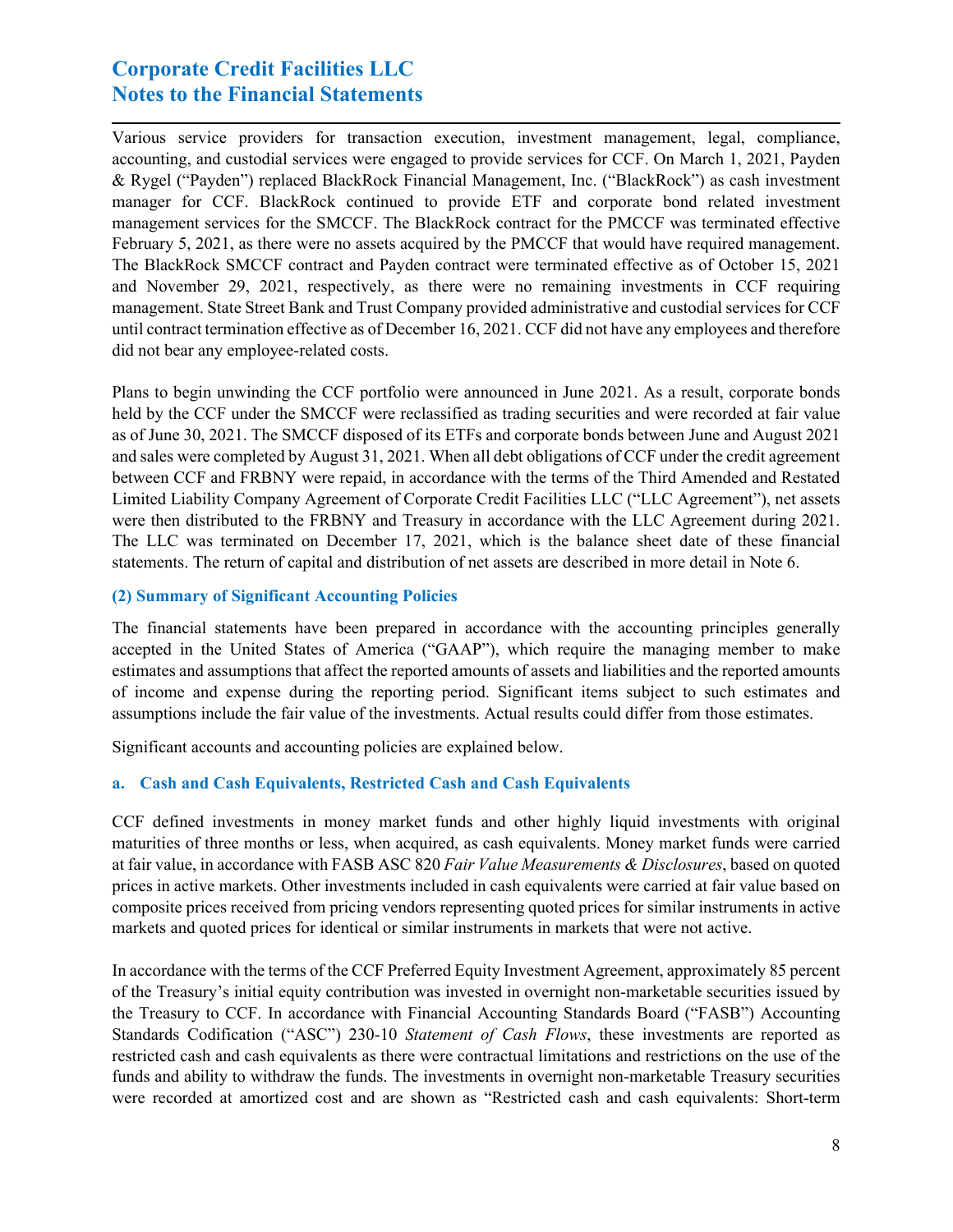investments in non-marketable securities" in the Statements of Financial Condition. The remaining Treasury equity contribution in CCF was held in cash as a deposit at FRBNY, to support the liquidity needs of CCF and is reported as "Restricted cash and cash equivalents: Cash deposit" in the Statements of Financial Condition and is included in "Net change in cash and cash equivalents, and restricted cash and cash equivalents" in the Statements of Cash Flows.

#### **b. Investments**

#### *Short-Term Investments*

Debt securities with original maturities greater than three months, when acquired, were designated as trading securities under FASB ASC 320 *Investments - Debt and Equity Securities*. CCF's short-term investments were composed of Treasury and agency debt securities that matured within one year. Any securities held for these short-term investments were categorized as trading securities and were reported as "Short-term investments, at fair value" in the Statements of Financial Condition. Trading securities were recorded at fair value in accordance with FASB ASC 820 *Fair Value Measurements & Disclosures*. Realized gains and losses on short-term investments at fair value were determined on the average cost basis and are reported as components of "Realized gains on short-term investments, net" in the Statements of Operations. Interest income, which included the amortization of premiums and accretion of discounts, was recorded when earned and is reported as "Interest income" in the Statements of Operations.

#### *Equities*

ETFs held by CCF under the SMCCF were designated as trading securities under FASB ASC 320 *Investments - Debt and Equity Securities*. They are reported at fair value in the Statements of Financial Condition. Trading securities were recorded at fair value in accordance with FASB ASC 820 *Fair Value Measurements & Disclosures*. Dividends from ETFs are reported as "Dividend income" on the Statements of Operations. Unrealized gains and losses on ETFs are reported as a component of "Unrealized (losses) gains on investments, net" in the Statements of Operations. Realized gains and realized losses on sales of ETFs are netted and reported as "Realized gains on ETFs, net" in the Statements of Operations. Gross realized gains and realized losses on sales of ETFs were \$217 million and \$1 million, respectively, for the period January 1, 2021 through December 17, 2021.

#### *Fixed Income*

As of December 31, 2020, corporate bonds held by CCF under the SMCCF were designated as held-tomaturity under FASB ASC 320 *Investments - Debt and Equity Securities* and accounted for at amortized cost because CCF had the positive intent and ability to hold the securities to maturity. Following the announcement to begin unwinding the CCF portfolio, effective June 30, 2021, corporate bonds held by the CCF under the SMCCF were reclassified as trading securities and marked-to-market under FASB ASC 320, *Investments - Debt and Equity Securities*. The amortization of premiums and accretion of discounts on corporate bonds are recorded on the effective interest method and are reported as a component of "Interest income" in the Statements of Operations. Realized gains and realized losses on sales, redemptions and maturities of corporate bonds are determined on a first-in, first-out basis, are netted, and reported as "Realized gains on corporate bonds, net" in the Statements of Operations. Gross realized gains and realized losses on corporate bonds were \$32 million and \$8 million, respectively, for the period January 1, 2021 through December 17, 2021.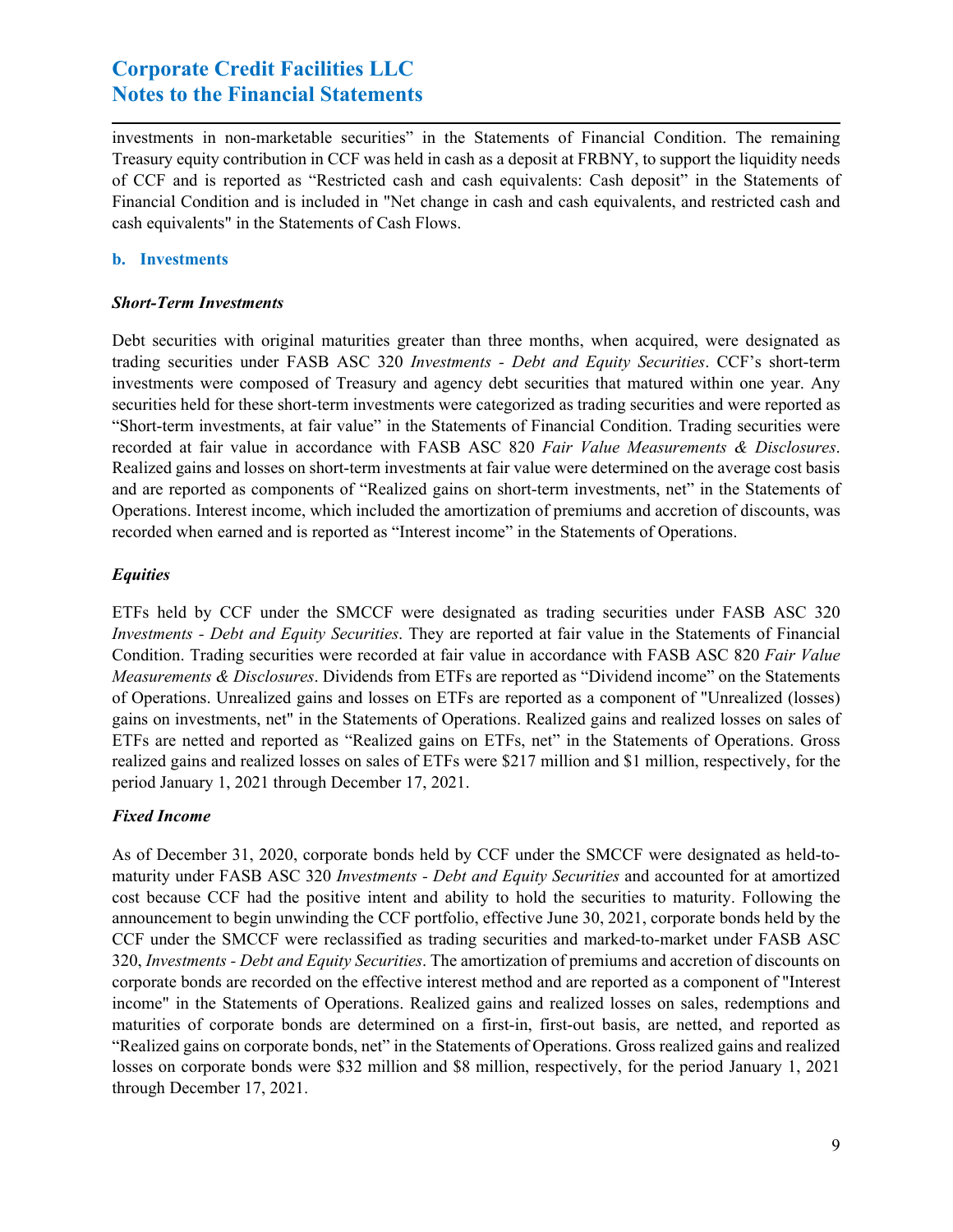#### **c. Credit Impairment**

CCF's corporate bond investments were subject to review each reporting period to identify and evaluate investments that had indications of possible credit impairment in accordance with FASB ASC 320 *Investments Debt and Equity Securities*. Impairment was evaluated using numerous factors including collectability, liquidity and credit support, collateral, and the financial condition and near-term prospects of the issuer. If, after analyzing the above factors, FRBNY determined that an investment was impaired and that the impairment was other-than-temporary, the amortized cost of the individual security was written down to estimated fair value and a realized loss was recorded. To determine whether impairment was otherthan-temporary, FRBNY considered whether it was probable that CCF would be unable to collect substantially all of the contractual interest and principal payments on the investment on the maturity date of the corporate bond. Effective June 30, 2021 corporate bonds were no longer subject to impairment review with the transition of the corporate bond portfolio from held-to-maturity to trading securities. As of June 29, 2021 and December 31, 2020, there were no corporate bonds for which FRBNY considered impairment to be other-than-temporary.

#### **d. Interest and Dividend Income**

CCF recognized interest income on corporate bonds on an effective interest basis, based on the contractual rate of the bond. Interest income recognition ceased when the bond matured or was repaid by the eligible issuer. Interest income on short-term investments in non-marketable securities was recorded when earned and was received daily based on an overnight rate established by the Treasury's Bureau of the Fiscal Service. CCF recognized dividend income on ETF investments on the ex-dividend date, which is the cutoff date that stockholders of record would be entitled to a dividend.

#### **e. Professional Fees**

Professional fees consisted primarily of fees charged by CCF's attorneys, consultants, investment managers, administrative agent, custodian, and independent auditors. Professional fees are reported as "Professional fees" in the Statements of Operations.

#### **f. Taxes**

CCF was formed by FRBNY and the Treasury. It was not subject to an entity level income tax. Accordingly, no provision for income taxes was made in the financial statements.

#### **g. Fair Value Measurements**

Certain assets of CCF were measured at fair value in accordance with FASB ASC 820 *Fair Value Measurement & Disclosures*, which defines fair value as the price that would be received to sell an asset or paid to transfer a liability in an orderly transaction between market participants at the measurement date. FASB ASC 820 *Fair Value Measurement & Disclosures* establishes a three-level fair value hierarchy that distinguishes between assumptions developed using market data obtained from independent sources (observable inputs) and FRBNY's assumptions developed using the best information available in the circumstances (unobservable inputs). The three levels established by FASB ASC 820 *Fair Value Measurement & Disclosures* are described as follows:

Level 1 – Valuation is based on quoted prices for identical instruments traded in active markets.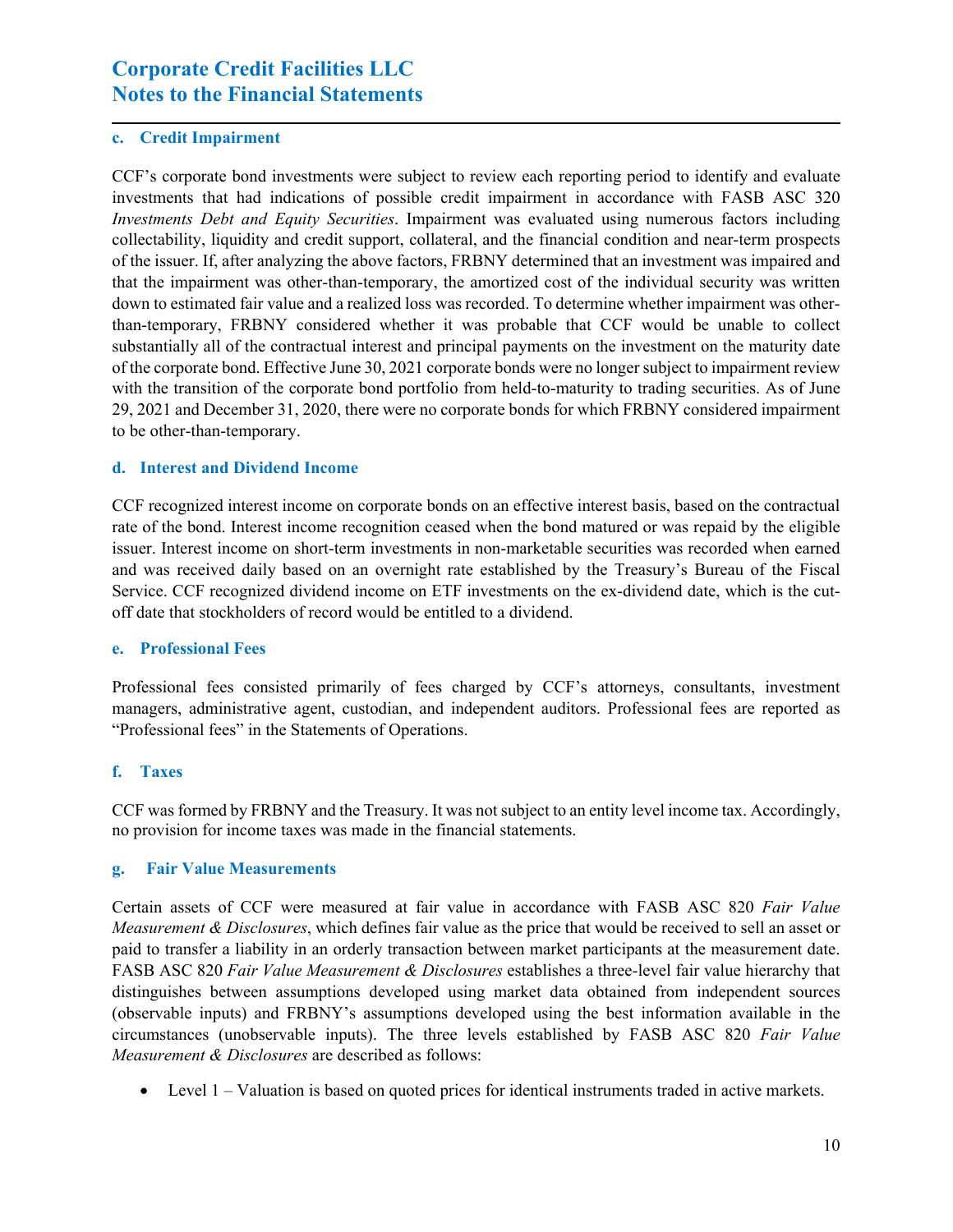- Level  $2 -$  Valuation is based on quoted prices for similar instruments in active markets, quoted prices for identical or similar instruments in markets that are not active, and model-based valuation techniques for which all significant assumptions are observable in the market.
- $\bullet$  Level 3 Valuation is based on model-based techniques that use significant inputs and assumptions not observable in the market. These unobservable inputs and assumptions reflect FRBNY's estimates of inputs and assumptions that market participants would use in pricing the assets and liabilities. Valuation techniques include the use of option pricing models, discounted cash flow models, and similar techniques.

The inputs or methodologies used for valuing the financial instruments were not necessarily an indication of the risk associated with investing in those financial instruments.

#### **h. Recently Issued Accounting Standards**

As of December 17, 2021 and December 31, 2020, there were no recent accounting standard updates applicable to CCF.

#### **(3) FACILITY ASSETS**

As of December 17, 2021, the CCF held no assets due to asset dispositions and distributions.

As of December 31, 2020, the maturity distribution of CCF holdings, which were recorded at fair value for cash equivalents, short-term investments and ETFs, and amortized cost for short-term investments in nonmarketable securities and corporate bonds in the Statements of Financial Condition, is as follows (in thousands):

|                                                     | Within 15 days |            | 16 days to 90<br>davs    |   | 91 days to<br>year | Over 1 year to 5<br>vears | Non-specified<br>term    | Total      |
|-----------------------------------------------------|----------------|------------|--------------------------|---|--------------------|---------------------------|--------------------------|------------|
| Cash equivalents'                                   |                | 186,617    | 49,999                   | S |                    |                           | $\overline{\phantom{a}}$ | 236,616    |
| Short-term investments in non-marketable securities |                | 31,890,070 |                          |   |                    |                           | $\overline{\phantom{a}}$ | 31,890,070 |
| Short-term investments                              |                |            | 49.995                   |   |                    |                           |                          | 49,995     |
| <b>ETFs</b>                                         |                |            | $\overline{\phantom{a}}$ |   |                    |                           | 8,776,258                | 8,776,258  |
| Corporate bonds                                     |                | 17.286     | 82,287                   |   | 425,052            | 5.015.018                 |                          | 5,539,643  |
| Total                                               |                | 32,093,973 | 182,281                  |   | 425,052            | 5.015.018                 | 8,776,258                | 46,492,582 |

 $1$  Cash equivalents are a component of "Cash and cash equivalents", which is reported in the Statements of Financial Condition.

CCF's cash equivalents, short-term investments, and ETFs were valued on the basis of the last available bid prices or current market quotations provided by pricing services. To determine the value of a particular investment, pricing services may have used information on transactions in such investments, quotations from dealers, pricing metrics, market transactions in comparable investments, relationships observed in the market between investments, and calculated yield measures based on valuation methodologies commonly employed in the market for such investments.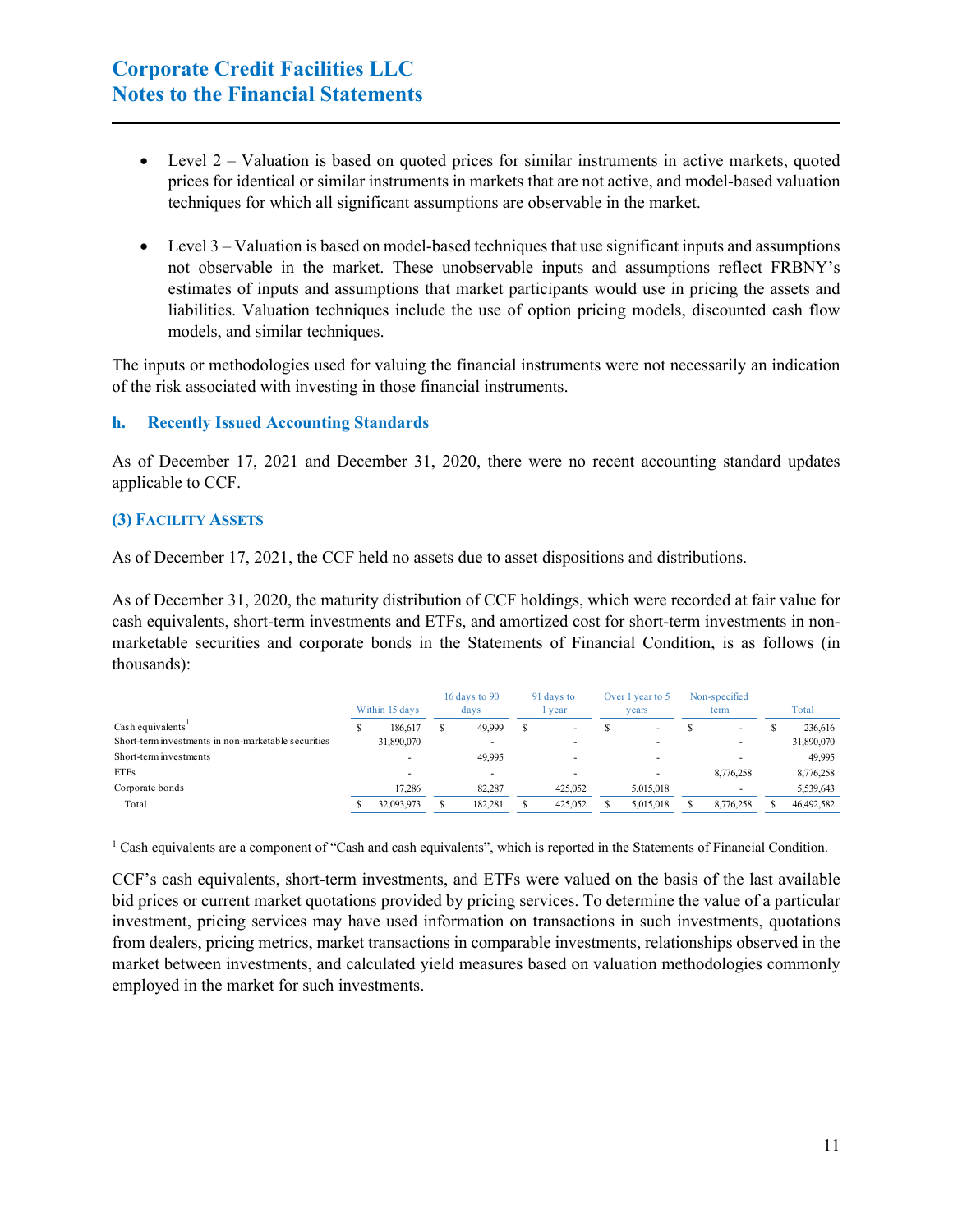The following table presents the financial instruments recorded at fair value as of December 31, 2020 by the FASB ASC 820 *Fair Value Measurements & Disclosures* hierarchy (in thousands):

|                                 |   | Level 1   | Level 2 | Level 3 | Total |           |  |
|---------------------------------|---|-----------|---------|---------|-------|-----------|--|
| Cash equivalents <sup>1</sup>   | S | 186.617   | 49,999  |         |       | 236,616   |  |
| Short-term investments          |   |           | 49.995  |         |       | 49,995    |  |
| Exchange-traded funds           |   | 8,776,258 |         |         |       | 8,776,258 |  |
| Total investments at fair value |   | 8,962,875 | 99.994  | $\,$    |       | 9,062,869 |  |

 $1$  Cash equivalents are a component of "Cash and cash equivalents", which is reported in the Statements of Financial Condition.

The fair value of CCF's holdings was subject to both market and credit risk, arising from movements in variables such as interest rates and credit spreads and the credit quality of the holdings. Based on evaluations performed during the period of January 1, 2021 through June 29, 2021 and as of December 31, 2020, there were no credit impairments of CCF corporate bonds.

The following table presents the amortized cost, unrealized gains (losses), and fair value of CCF's holdings as of December 31, 2020, which are reported at fair value in the Statements of Financial Condition (in thousands). Amortized cost is provided as supplemental information.

| Amortized cost |           |           | gains   |            |                      | Fair value |  |  |
|----------------|-----------|-----------|---------|------------|----------------------|------------|--|--|
| \$             | 236,615   | S         |         | S          |                      | 236,616    |  |  |
|                | 49.995    |           |         |            |                      | 49.995     |  |  |
|                | 8,434,795 |           | 341,463 |            |                      | 8,776,258  |  |  |
|                |           | S         | 341,464 | S          |                      | 9,062,869  |  |  |
|                |           | 8,721,405 |         | Unrealized | Unrealized<br>losses |            |  |  |

<sup>1</sup> Unrealized gains (losses) are reported in the Statements of Operations.

<sup>2</sup> Cash equivalents are a component of "Cash and cash equivalents", which is reported in the Statements of

Financial Condition.

<sup>3</sup> Original cost for exchange-traded funds.

CCF's corporate bonds were reported at amortized cost in the Statements of Financial Condition and include unamortized premiums of \$308 million and discounts of \$2 million as of December 31, 2020. The following table presents the amortized cost, unrealized gains (losses), and fair value of corporate bonds as of December 31, 2020 (in thousands). Fair value is provided as supplemental information.

|                                                              | Amortized | Unrealized                  | Unrealized          |            |
|--------------------------------------------------------------|-----------|-----------------------------|---------------------|------------|
|                                                              | cost      | $\gamma$ gains <sup>1</sup> | losses <sup>1</sup> | Fair value |
| Corporate bonds \$5,539,643 \$ 45,452 \$ (1,214) \$5,583,881 |           |                             |                     |            |

<sup>1</sup> Because corporate bonds are recorded at amortized cost, the change in unrealized gains and losses is not reported in the Statements of Operations.

Due to the short-term nature of short-term investments in non-marketable securities there was no material difference between cost and fair value.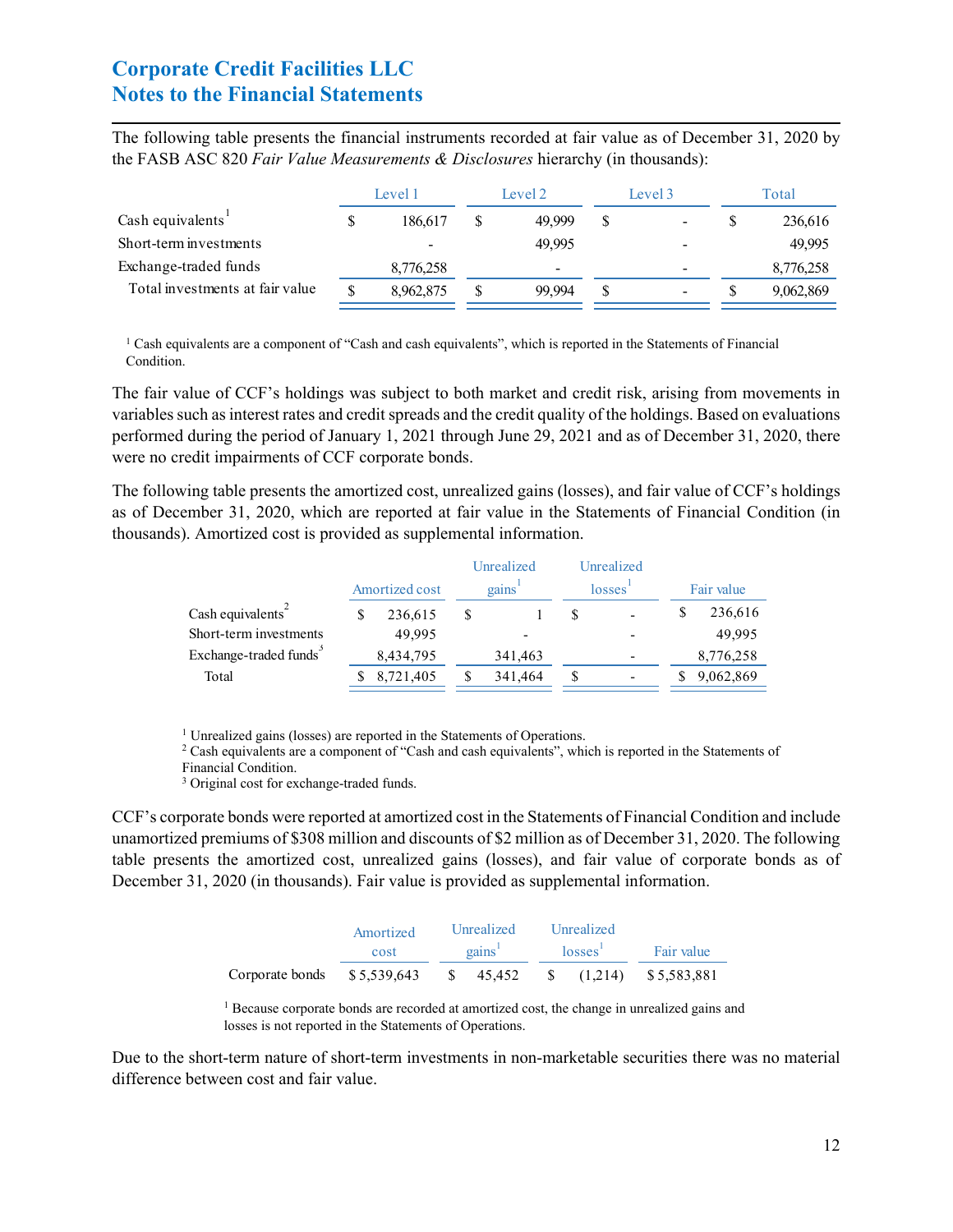#### **(4) RISK PROFILE**

As of December 17, 2021, CCF held no cash equivalents, short-term investments, short-term investments in non-marketable securities, ETFs, or corporate bonds due to asset dispositions and distributions in 2021.

As of December 31, 2020, cash equivalents were composed of approximately \$31.9 billion of short-term investments in non-marketable securities, approximately \$187 million of government money market funds investments, and approximately \$50 million of Treasury bills. Short-term investments were composed of approximately \$50 million of Treasury bills.

On January 4, 2021 and September 23, 2021, investments in non-marketable securities were redeemed, inclusive of capitalized interest. Interest income earned on the portion of the preferred equity contributions invested in non-marketable securities totaled approximately \$2 million and \$15 million for the periods January 1, 2021 to December 17, 2021 and May 22, 2020 to December 31, 2020, respectively, and is reported as a component of "Interest income" in the Statements of Operations.

As of December 31, 2020, the ratings breakdown of CCF holdings, which were recorded at fair value for cash equivalents, short-term investments, and ETFs, and amortized cost for short-term investments in nonmarketable securities and corporate bonds, was as follows (in thousands):

|                                |                          |                |              |                          |               | Government/              |                          |            |
|--------------------------------|--------------------------|----------------|--------------|--------------------------|---------------|--------------------------|--------------------------|------------|
|                                | <b>AAA</b>               | $AA+$ to $AA-$ | $A+$ to $A-$ | BBB+ to BBB-             | BB+ and lower | agency                   | Not rated                | Total      |
| Cash equivalents <sup>2</sup>  | $\overline{\phantom{a}}$ | $\blacksquare$ |              | $\overline{\phantom{a}}$ |               | 236,616                  | $\overline{\phantom{a}}$ | 236,616    |
| Short-term investments in non- |                          |                |              |                          |               |                          |                          |            |
| marketable securities          |                          |                |              | $\sim$                   |               | 31,890,070               |                          | 31,890,070 |
| Short-term investments         |                          |                |              |                          |               | 49.995                   |                          | 49,995     |
| <b>ETFs</b>                    |                          |                |              |                          |               | $\overline{\phantom{0}}$ | 8,776,258                | 8,776,258  |
| Corporate bonds                | 26.342                   | 443,181        | 1,615,492    | 3,230,749                | 223,879       |                          |                          | 5,539,643  |
| Total                          | 26.342                   | \$443,181      | .615,492     | 3,230,749                | 223,879       | \$32,176,681             | 8,776,258                | 46,492,582 |
|                                |                          |                |              |                          |               |                          |                          |            |

<sup>1</sup> Government agency includes securities and securities whose underlying cash and investments are guaranteed or issued by the U.S. government.

<sup>2</sup> Cash equivalents are composed of securities issued or guaranteed by the U.S. government and money market funds with

underlying investments of cash and securities issued or guaranteed by the U.S. government. Cash equivalents are a component of "Cash and cash equivalents" reported in the Statements of Financial Condition.

Note: Lowest of all ratings is used for the purpose of this table if rated by two or more nationally recognized statistical rating organizations.

#### **(5) LOANS PAYABLE TO THE FEDERAL RESERVE BANK OF NEW YORK**

FRBNY extended loans to CCF and the loan proceeds financed CCF's purchase of corporate bonds and ETFs under the SMCCF.

The assets of CCF were used to secure the loans from FRBNY. These assets included the equity that the Treasury contributed to CCF to function as credit protection for FRBNY's loans to CCF.

Each loan made by FRBNY to CCF bore interest, accrued daily, at a rate per annum equal to the interest rate on reserve balances in effect on each day. Effective July 29, 2021, the Board of Governors replaced the interest rate on excess reserves ("IOER") and the interest rate on required reserves with a single rate, the interest rate on reserve balances. Repayment of the principal and interest on the loans was made from proceeds of sales, prepayments, or payments on maturity of the purchased eligible assets.

CCF's loans payable to FRBNY are reported as "Loans payable to FRBNY" in the Statements of Financial Condition. The related interest payable is reported as "Interest payable" in the Statements of Financial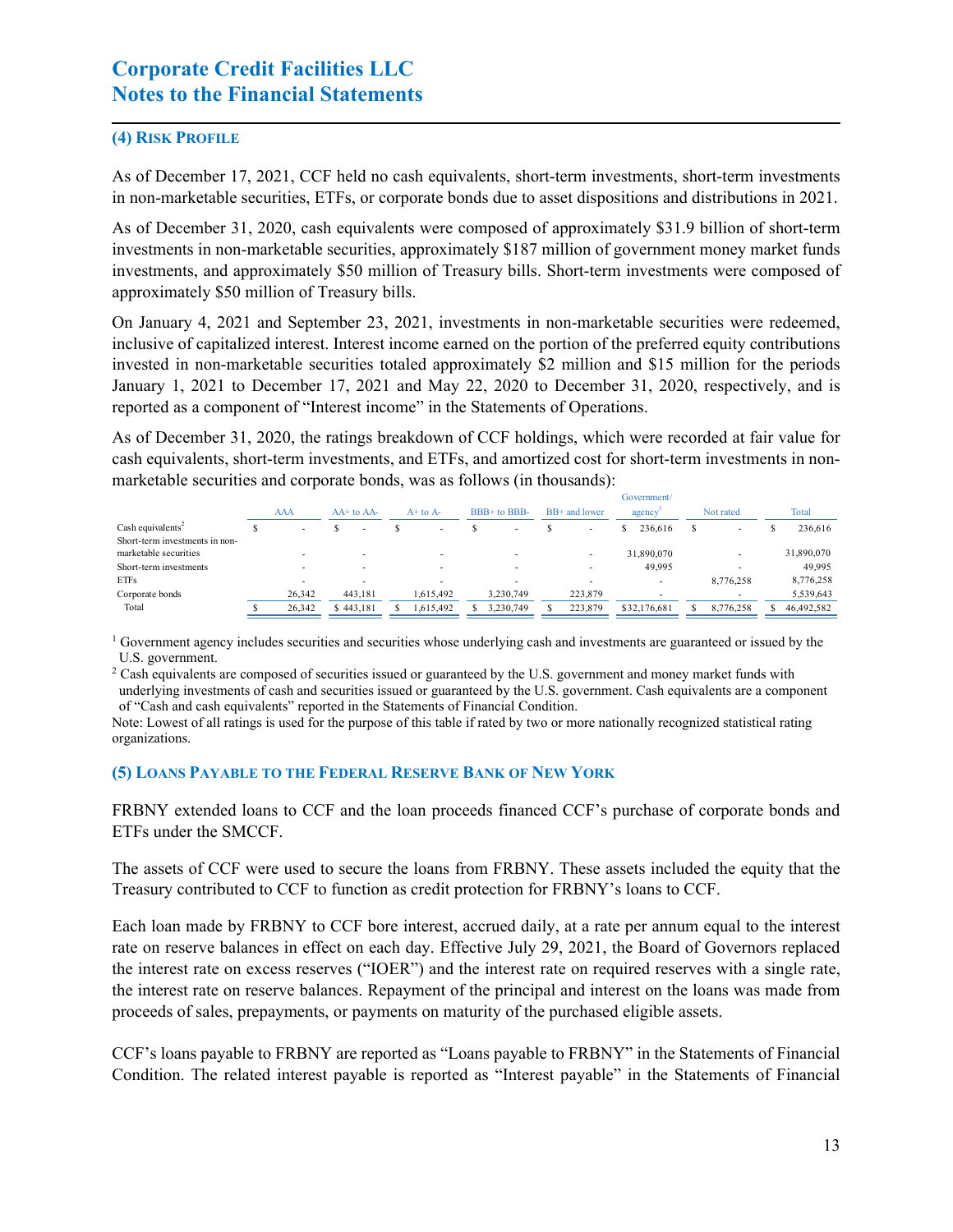Condition. The amount of interest expense during the period is reported as "Loans interest expense" in the Statements of Operations.

There were no new loans extended by FRBNY to CCF during the year ended December 17, 2021. The final loan payable balance to FRBNY was repaid on September 13, 2021.

Loans payable to FRBNY as of December 31, 2020 were as follows (in thousands):

| Loan type |               | Loans payable to FRBNY Interest payable Interest rate |             | Maturity date                          |
|-----------|---------------|-------------------------------------------------------|-------------|----------------------------------------|
| Funding   | 14.137.686 \$ | 6.951                                                 | <b>IOER</b> | September 30, 2025 - December 31, 2025 |

#### **(6) CONTRIBUTIONS AND DISTRIBUTIONS**

The following table presents contributions and distributions of capital, current year undistributed net operating income, and current year distributed net operating income as of December 17, 2021 (in thousands), which are reported as "Members' contributions" or "Members' (distributions)," "Undistributed net operating income," and "(Distributed net operating income)," respectively, in the Statements of Changes in Members' Equity:

|                                                 |                        |           |        | Preferred equity |               |              |
|-------------------------------------------------|------------------------|-----------|--------|------------------|---------------|--------------|
|                                                 | <b>Managing Member</b> |           | member |                  | Total members |              |
| Members' equity, April 13, 2020                 |                        |           |        |                  |               |              |
| Capital contribution                            |                        |           |        | 37,500,000       |               | 37,500,000   |
| Current year undistributed net operating income |                        | 49,813    |        | 463,385          |               | 513,198      |
| Members' equity, December 31, 2020              |                        | 49,813    |        | 37,963,385       |               | 38,013,198   |
| Capital (distribution)                          |                        |           |        | (37,500,000)     |               | (37,500,000) |
| Current year undistributed net operating income |                        | 1.640     |        | 16,830           |               | 18,470       |
| Current year distributed net operating income   |                        | (51, 453) |        | (480,215)        |               | (531,668)    |
| Members' equity, December 17, 2021              |                        | -         |        |                  |               |              |
|                                                 |                        |           |        |                  |               |              |

 $1$  Represents distribution of cumulative LLC earnings upon wind down in accordance with the LLC's legal agreements.

#### **a. Contributions and Distributions of Capital**

The preferred equity member had contributed \$37.5 billion in capital as credit protection to CCF for loans needed to fund purchases of corporate bonds and ETFs, or operations of CCF, and the managing member was deemed to have contributed \$10 in capital.

Preferred equity member contributions, less distributions, were held in cash deposits and non-marketable securities, as mutually agreed upon by the managing member and the preferred equity member and consented to by FRBNY and are reported as "Members' contributions" or "Members' (distributions)" in the Statements of Changes in Members' Equity. On January 5, 2021 and September 24, 2021, CCF returned \$23.6 billion and \$13.9 billion, respectively, to the preferred equity member.

#### **b. Distributed Net Operating Income**

Amounts available for distribution due to interest, fees, payments on investments, and other receipts of income were applied on the dates and in the order of priority set forth in the credit agreement between CCF and FRBNY.